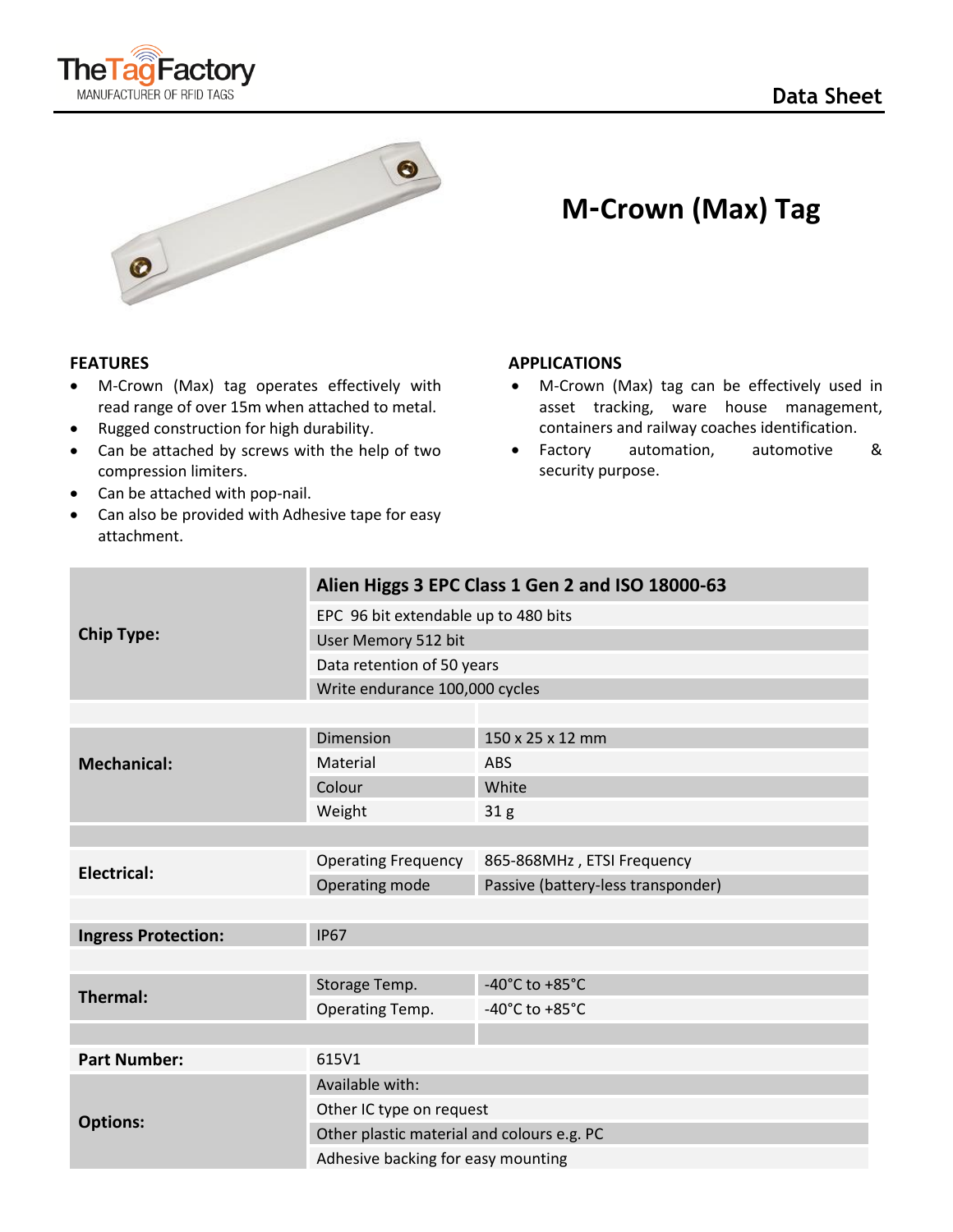

**Tag Placement**

 $\downarrow$  M-Crown (Max) is polarized perpendicular to length of tag.



Tag

- $\ddot{+}$  Place the tag in such a way that most of its bottom area comes in direct contact with metal.
- $\ddot{\phantom{1}}$  Ensure that there is no hindrance between the tag and the reader antenna.
- $\downarrow$  Reader antenna should be parallel to the tag length as shown in below figure:



- $\ddagger$  Tag can be attached either through screw M4/M5 and adhesive tape.
- The distance between hole to hole is 126mm. ÷